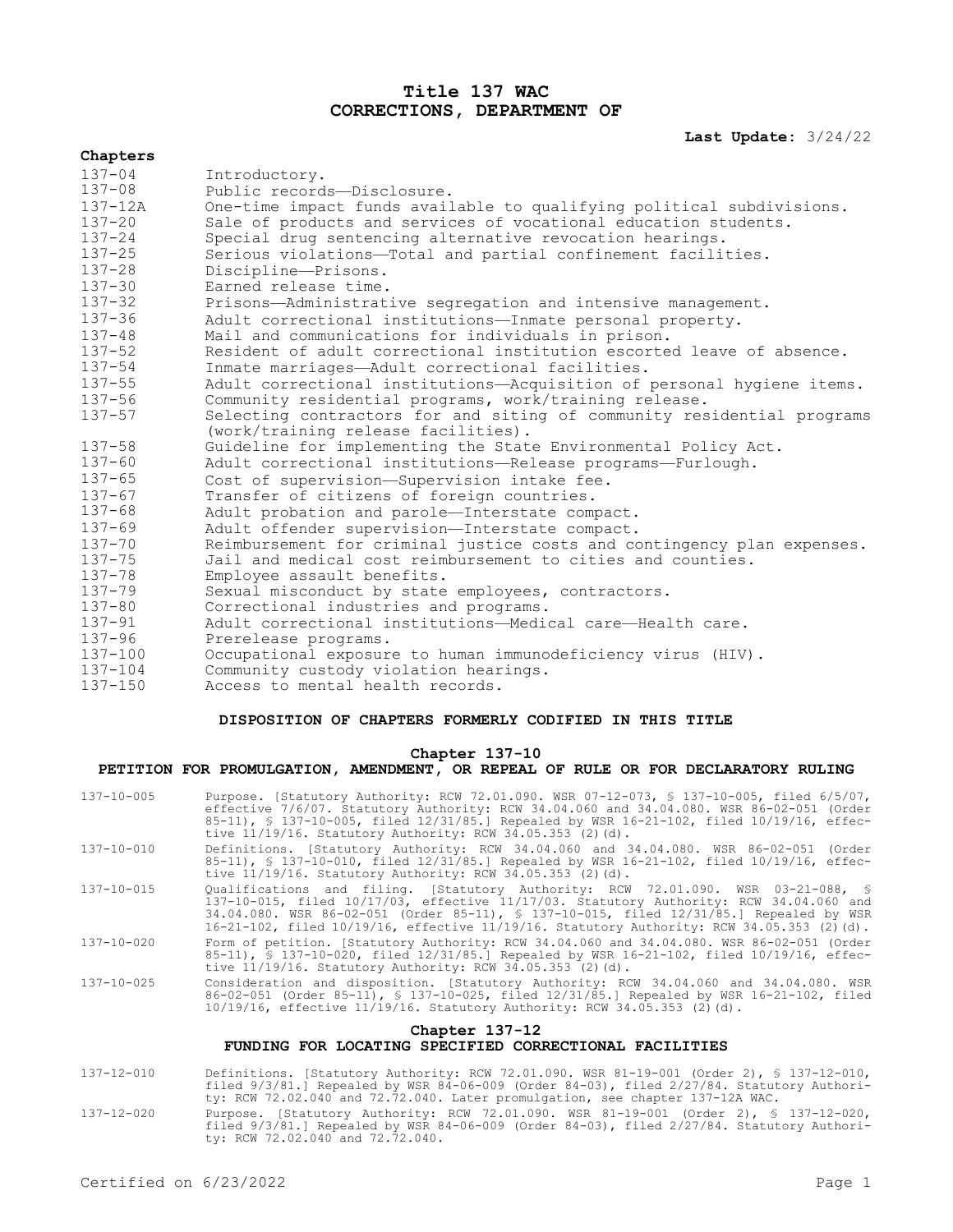- 137-12-030 Eligible political subdivisions. [Statutory Authority: RCW 72.01.090. WSR 81-19-001 (Order 2), § 137-12-030, filed 9/3/81.] Repealed by WSR 84-06-009 (Order 84-03), filed 2/27/84. Statutory Authority: RCW 72.02.040 and 72.72.040.
- 137-12-040 Period of funding. [Statutory Authority: RCW 72.01.090. WSR 81-19-001 (Order 2), § 137-12-040, filed 9/3/81.] Repealed by WSR 84-06-009 (Order 84-03), filed 2/27/84. Statutory Authority: RCW 72.02.040 and 72.72.040.
- 137-12-050 Funding priority. [Statutory Authority: RCW 72.01.090. WSR 81-19-001 (Order 2), § 137-12-050, filed 9/3/81.] Repealed by WSR 84-06-009 (Order 84-03), filed 2/27/84. Statutory Authority: RCW 72.02.040 and 72.72.040.
- 137-12-060 Billing procedure. [Statutory Authority: RCW 72.01.090. WSR 81-19-001 (Order 2), § 137-12-060, filed 9/3/81.] Repealed by WSR 84-06-009 (Order 84-03), filed 2/27/84. Statutory Authority: RCW 72.02.040 and 72.72.040.
- 137-12-070 Cutoff date. [Statutory Authority: RCW 72.01.090. WSR 81-19-001 (Order 2), § 137-12-070, filed 9/3/81.] Repealed by WSR 84-06-009 (Order 84-03), filed 2/27/84. Statutory Authority: RCW 72.02.040 and 72.72.040.
- 137-12-080 Review committee. [Statutory Authority: RCW 72.01.090. WSR 81-19-001 (Order 2), § 137-12-080, filed 9/3/81.] Repealed by WSR 84-06-009 (Order 84-03), filed 2/27/84. Statutory Authority: RCW 72.02.040 and 72.72.040.
- 137-12-090 Special authorizations. [Statutory Authority: RCW 72.01.090. WSR 81-19-001 (Order 2), § 137-12-090, filed 9/3/81.] Repealed by WSR 84-06-009 (Order 84-03), filed 2/27/84. Statutory Authority: RCW 72.02.040 and 72.72.040.

#### **Chapter 137-66 OUT-OF-STATE TRANSFER OF INMATES—PROCEDURE**

- 137-66-010 Purpose. [Statutory Authority: RCW 72.09.050, chapters 72.68 and 72.70 RCW. WSR 83-01-138 (Order 82-17), § 137-66-010, filed 12/22/82.] Repealed by WSR 85-01-059 (Order 84-15), filed 12/17/84. Statutory Authority: RCW 72.01.090. Later promulgation, see WAC 137-32-060
- 137-66-015 Definitions. [Statutory Authority: RCW 72.09.050, chapters 72.68 and 72.70 RCW. WSR 83-01-138 (Order 82-17), § 137-66-015, filed 12/22/82.] Repealed by WSR 85-01-059 (Order 84-15), filed 12/17/84. Statutory Authority: RCW 72.01.090.
- 137-66-020 Scope of this chapter. [Statutory Authority: RCW 72.09.050, chapters 72.68 and 72.70 RCW. WSR 83-01-138 (Order 82-17), § 137-66-020, filed 12/22/82.] Repealed by WSR 85-01-059 (Order 84-15), filed 12/17/84. Statutory Authority: RCW 72.01.090.
- 137-66-030 Referral for transfer. [Statutory Authority: RCW 72.09.050, chapters 72.68 and 72.70 RCW. WSR 83-01-138 (Order 82-17), § 137-66-030, filed 12/22/82.] Repealed by WSR 85-01-059 (Order 84-15), filed 12/17/84. Statutory Authority: RCW 72.01.090.
- 137-66-040 Transfer committee—Composition. [Statutory Authority: RCW 72.09.050, chapters 72.68 and 72.70 RCW. WSR 83-01-138 (Order 82-17), § 137-66-040, filed 12/22/82.] Repealed by WSR 85-01-059 (Order 84-15), filed 12/17/84. Statutory Authority: RCW 72.01.090.
- 137-66-050 Basis for transfer. [Statutory Authority: RCW 72.09.050, chapters 72.68 and 72.70 RCW. WSR 83-01-138 (Order 82-17), § 137-66-050, filed 12/22/82.] Repealed by WSR 85-01-059 (Order 84-15), filed 12/17/84. Statutory Authority: RCW 72.01.090.
- 137-66-060 Transfer committee—Procedures. [Statutory Authority: RCW 72.09.050, chapters 72.68 and 72.70 RCW. WSR 83-01-138 (Order 82-17), § 137-66-060, filed 12/22/82.] Repealed by WSR 85-01-059 (Order 84-15), filed 12/17/84. Statutory Authority: RCW 72.01.090.
- 137-66-070 Representation of inmate. [Statutory Authority: RCW 72.09.050, chapters 72.68 and 72.70 RCW. WSR 83-01-138 (Order 82-17), § 137-66-070, filed 12/22/82.] Repealed by WSR 85-01-059 (Order 84-15), filed 12/17/84. Statutory Authority: RCW 72.01.090.
- 137-66-080 Conduct of hearing. [Statutory Authority: RCW 72.09.050, chapters 72.68 and 72.70 RCW. WSR 83-01-138 (Order 82-17), § 137-66-080, filed 12/22/82.] Repealed by WSR 85-01-059 (Order 84-15), filed 12/17/84. Statutory Authority: RCW 72.01.090.
- 137-66-090 Proposed transfers. [Statutory Authority: RCW 72.09.050, chapters 72.68 and 72.70 RCW. WSR 83-01-138 (Order 82-17), § 137-66-090, filed 12/22/82.] Repealed by WSR 85-01-059 (Order 84-15), filed 12/17/84. Statutory Authority: RCW 72.01.090.
- 137-66-100 Decision of transfer committee. [Statutory Authority: RCW 72.09.050, chapters 72.68 and 72.70 RCW. WSR 83-01-138 (Order 82-17), § 137-66-100, filed 12/22/82.] Repealed by WSR 85-01-059 (Order 84-15), filed 12/17/84. Statutory Authority: RCW 72.01.090.
- 137-66-110 Appeal. [Statutory Authority: RCW 72.09.050, chapters 72.68 and 72.70 RCW. WSR 83-01-138 (Order 82-17), § 137-66-110, filed 12/22/82.] Repealed by WSR 85-01-059 (Order 84-15), filed 12/17/84. Statutory Authority: RCW 72.01.090.
- 137-66-120 Time limits. [Statutory Authority: RCW 72.09.050, chapters 72.68 and 72.70 RCW. WSR 83-01-138 (Order 82-17), § 137-66-120, filed 12/22/82.] Repealed by WSR 85-01-059 (Order 84-15), filed 12/17/84. Statutory Authority: RCW 72.01.090.
- 137-66-130 Emergency transfer. [Statutory Authority: RCW 72.09.050, chapters 72.68 and 72.70 RCW. WSR 83-01-138 (Order 82-17), § 137-66-130, filed 12/22/82.] Repealed by WSR 85-01-059 (Order 84-15), filed 12/17/84. Statutory Authority: RCW 72.01.090.

#### **Chapter 137-95 COMMUNITY CORRECTION PRERELEASE FACILITIES**

- 137-95-010 Purpose. [WSR 93-19-029, § 137-95-010, filed 9/7/93, effective 10/1/93.] Repealed by WSR 95-22-059, filed 10/30/95, effective 12/1/95.
- 137-95-020 Definitions. [WSR 93-19-029, § 137-95-020, filed 9/7/93, effective 10/1/93.] Repealed by WSR 95-22-059, filed 10/30/95, effective 12/1/95.
- 137-95-030 Secretary's authority to grant or deny. [WSR 93-19-029, § 137-95-030, filed 9/7/93, ef-fective 10/1/93.] Repealed by WSR 95-22-059, filed 10/30/95, effective 12/1/95.